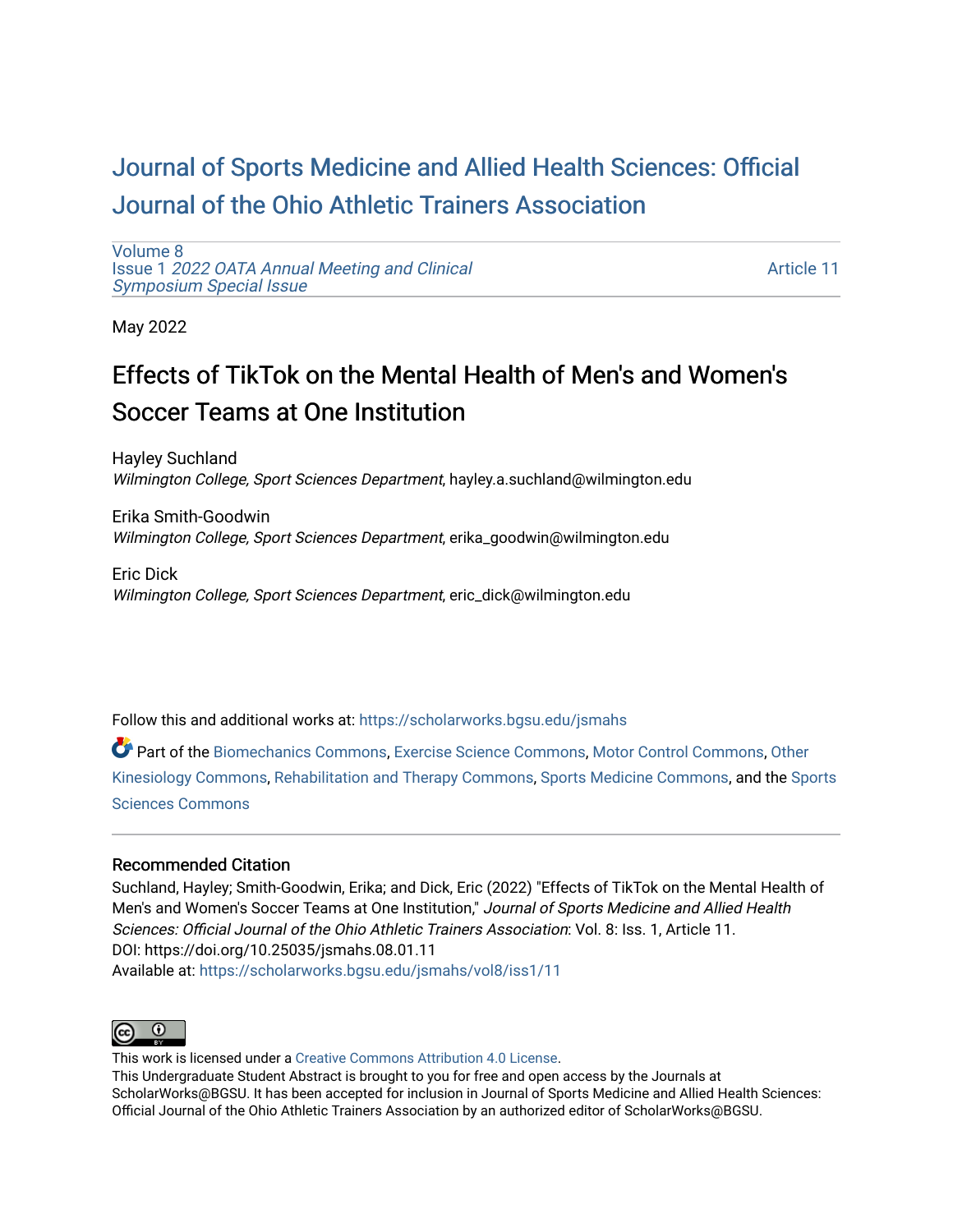## *Effects of TikTok on the Mental Health of Men's and Women's Soccer Teams at* **One Institution**

Hayley Suchland; Erika Smith-Goodwin PhD, AT; Eric Dick MBA, AT Wilmington College, Sport Sciences Department

#### *OBJECTIVE*

The purpose of this study was to investigate the effects of the social media platform, TikTok, on the mental health of Division III Men's and Women's soccer players at one institution. 

#### *DESIGN.AND.SETTING*

Descriptive survey. Independent variables: athletes' mental health by gender, nationality, and academic year. Dependent variable: effects of TikTok on athletes' mental health. Paper copy surveys distributed by hand.

### *PARTICIPANTS*

54(N=54) surveys distributed: return rate 93%(n=50).  $60\%$ (n=30) male and  $40\%$ (n=20) female.  $78\frac{1}{10}$  from USA,  $10\frac{1}{10}$  = 5) Sweden,  $4\frac{1}{12}$  Switzerland,  $6\frac{1}{12}$  (n=3) England, and  $2\frac{m}{n}=1$  Canada.  $32\frac{m}{n}=16$ freshman,  $14\%$ (n=7) sophomores,  $20\%$ (n=10) juniors, and  $34\%$ (n=17) seniors.

### *INTERVENTION*

20 question survey instrument. Face validity and content validity established. IRB approval was obtained. Descriptive statistics (frequency counts and percentage, Chi Square Test (grouping variable: gender), Kruskal Wallis Tests (grouping variables: nationality and academic year) used. Alpha level was p=0.05 *a priori.* 

### *MAIN.OUTCOME.MEASUREMENT*

Likert scale survey.

### *RESULTS*

44%(n=22) strongly agreed/agreed TikTok negatively affects mental health.  $48\%$ (n=24) strongly agreed/agreed there is a correlation between low self-esteem and TikTok use.

 $50\%$ (n=10) females reported using TikTok 3-5 hours daily (mostly before going to bed) opposed to  $7\frac{1}{12}$  males  $(y^2=10.417, df=4, p=.034)$ . 45% $(n=9)$  females chose "Strongly Agree"/"Agree" to comparing themselves to others on TikTok, as opposed to 13%(n=4) males  $(\chi^2=23.248, df=4, p=<.001)$ . 63%(n=19) males chose "Strongly Disagree"/"Disagree" to frequently feeling anxious compared to  $20\%$  (n=4) females  $(\chi^2=14.043, df=4, p=.007)$ . 31% (n=12) of American players "Strongly Agree"/"Agree" to comparing themselves to others while using TikTok, as opposed to  $20\%$ (n=1) of Swedish players and  $0\%$ (n=0) of players from Switzerland, England, and Canada  $(H=12.487, df=4, p=.014)$ .  $100\%(n=11)$  of international players chose "Strongly Agree"/"Agree" to feeling happy with the way they look, compared to  $74\frac{1}{12}$  (n=29) of American players (H=9.829,df=4,p=.043).  $49\%$ (n=10) of American players and  $50\%$ (n=1) players from Switzerland chose "Strongly Agree"/"Agree" to frequently feeling anxious, compared to  $20\frac{1}{n}$  =1) of Swedish players from and  $0\%$ (n=0) of players from England and Canada ( $H=10.245$ ,df=4,p=.036).  $0\%$ (n=0) international players chose "Strongly Agree"/"Agree" to frequently struggling with mental health as opposed to  $28\%$ (n=11) of American players  $(H=9.894, df=4, p=.042)$ . 63%(n=10) of freshman and  $53\%$ (n=9) of seniors chose "Strongly Disagree"/"Disagree" to frequently feeling anxious, while  $29\frac{1}{12}$  of sophomores and  $20\%$ (n=2) of juniors chose "Strongly Disagree"/"Disagree"  $(H=8.607, df=3, p=.035)$ .  $69\% (n=11)$  of freshman and  $65\%$ (n=11) of seniors chose "Strongly Disagree"/"Disagree" to frequently struggling with mental health as opposed to